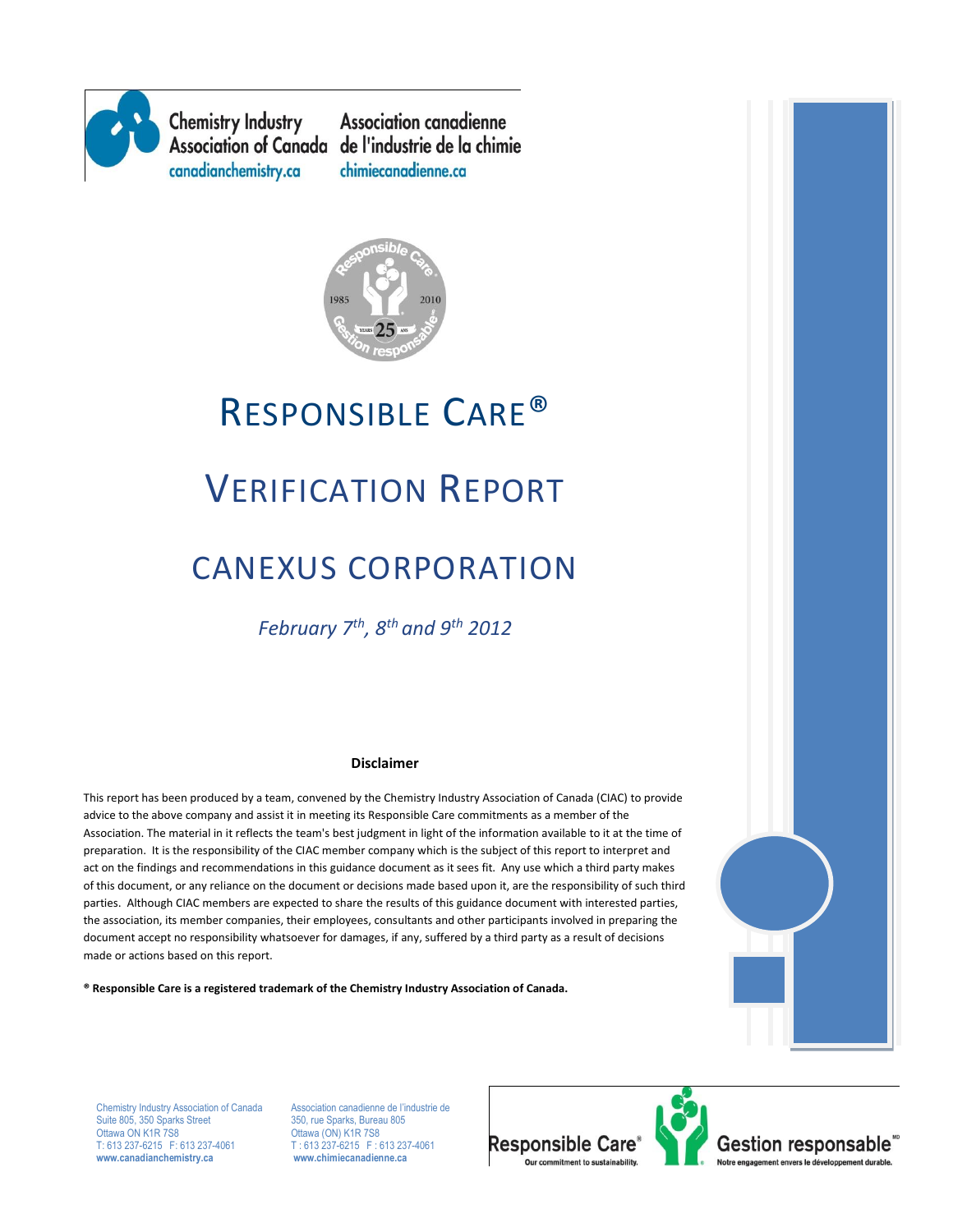## **TABLE OF CONTENTS**

| 1.1 |                                                                                           |  |  |  |  |
|-----|-------------------------------------------------------------------------------------------|--|--|--|--|
| 1.2 |                                                                                           |  |  |  |  |
| 1.3 |                                                                                           |  |  |  |  |
|     |                                                                                           |  |  |  |  |
|     | 2. TEAM OBSERVATIONS CONCERNING THE RESPONSIBLE CARE COMMITMENTS (Codes and benchmark and |  |  |  |  |
|     |                                                                                           |  |  |  |  |
| 2.1 |                                                                                           |  |  |  |  |
| 2.2 |                                                                                           |  |  |  |  |
| 2.3 |                                                                                           |  |  |  |  |
|     |                                                                                           |  |  |  |  |
| 3.1 |                                                                                           |  |  |  |  |
| 3.2 |                                                                                           |  |  |  |  |
| 3.3 |                                                                                           |  |  |  |  |
| 3.4 |                                                                                           |  |  |  |  |
|     |                                                                                           |  |  |  |  |
|     | 4. TEAM OBSERVATIONS ON THE RESPONSIBLE CARE ETHIC AND PRINCIPLES FOR SUSTAINABILITY  14  |  |  |  |  |
|     |                                                                                           |  |  |  |  |
|     |                                                                                           |  |  |  |  |
|     |                                                                                           |  |  |  |  |
|     |                                                                                           |  |  |  |  |
| А:  |                                                                                           |  |  |  |  |
| B:  |                                                                                           |  |  |  |  |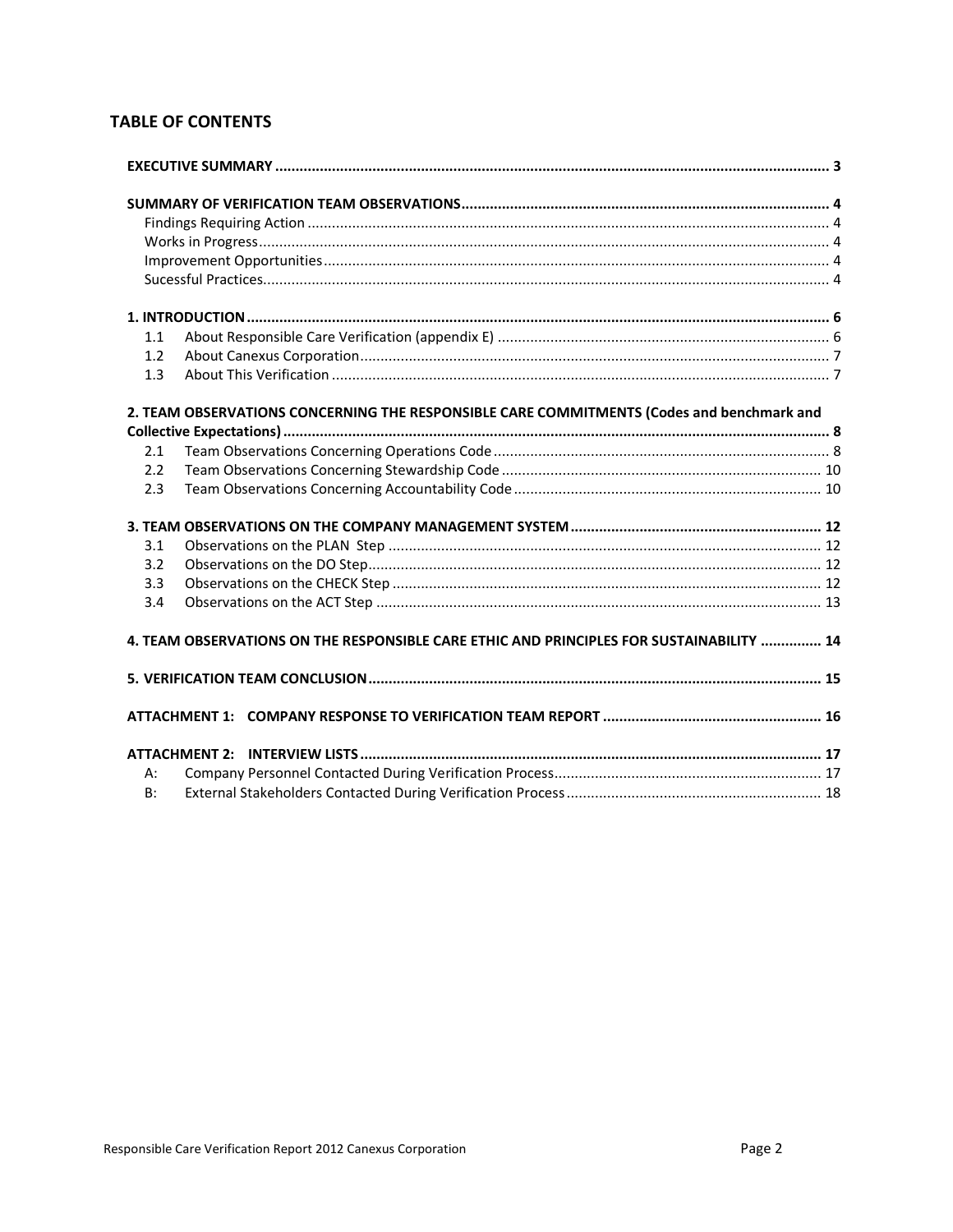#### <span id="page-2-0"></span>**EXECUTIVE SUMMARY**

This report documents the observations and conclusions of the independent verification team tasked with conducting a Responsible Care Verification of Canexus Corporation (Canexus). The verification was undertaken on February  $7<sup>th</sup>$ , 8<sup>th</sup> and 9<sup>th</sup> 2012 and included team visits to the Brandon Manitoba sodium chlorate facility. The verification team also conducted interviews with other company personnel and external stakeholders at locations the team was unable to visit. This was the sixth Responsible Care verification completed for Canexus. The previous verification was completed on September 10<sup>th</sup> 2009.

While considering all aspects of the Responsible Care Commitments during this verification the team placed an emphasis on conducting an in-depth examination of company aspects related to:

- **Process Safety with an emphasis on the Management of Change management system.**
- **The Canexus approach to Sustainability.**
- **Changes and improvements made to the Canexus Responsible Care® Management system.**

Comments on these focus areas are contained in the respective code element sections.

As a result of the examination conducted, the verification team **is of the opinion that the Responsible Care Ethic and Principles for Sustainability are guiding company decisions and actions, and that a self-healing management system is in place to drive continual improvement. There were not any findings requiring action recorded as a result of this verification, however, the team believes that the company is capable of responding to the improvement opportunities identified in the area of community dialogue and risk communication summarized below and discussed in detail in the report. The Canexus management team demonstrated a comprehensive understanding of the 2011 verification protocol code elements and how they apply to the Responsible Care® Management System. The team feels their challenge moving forward will be to maintain this high standard of achievement. The verification is complete and no further involvement is required by the verification team.**

**Cameron D. Dillabough, verification team leader. Example 2012** Date: February 9<sup>th</sup> 2012

For more information on this or a previous Responsible Care Verification Report, please contact your local company site or the company's overall Responsible Care coordinator:

<span id="page-2-1"></span>**Jennifer Lewis, Manager, Responsible Care and Quality Telephone- 403 571 7478** [Jennifer.lewis@canexus.ca](mailto:Jennifer.lewis@canexus.ca)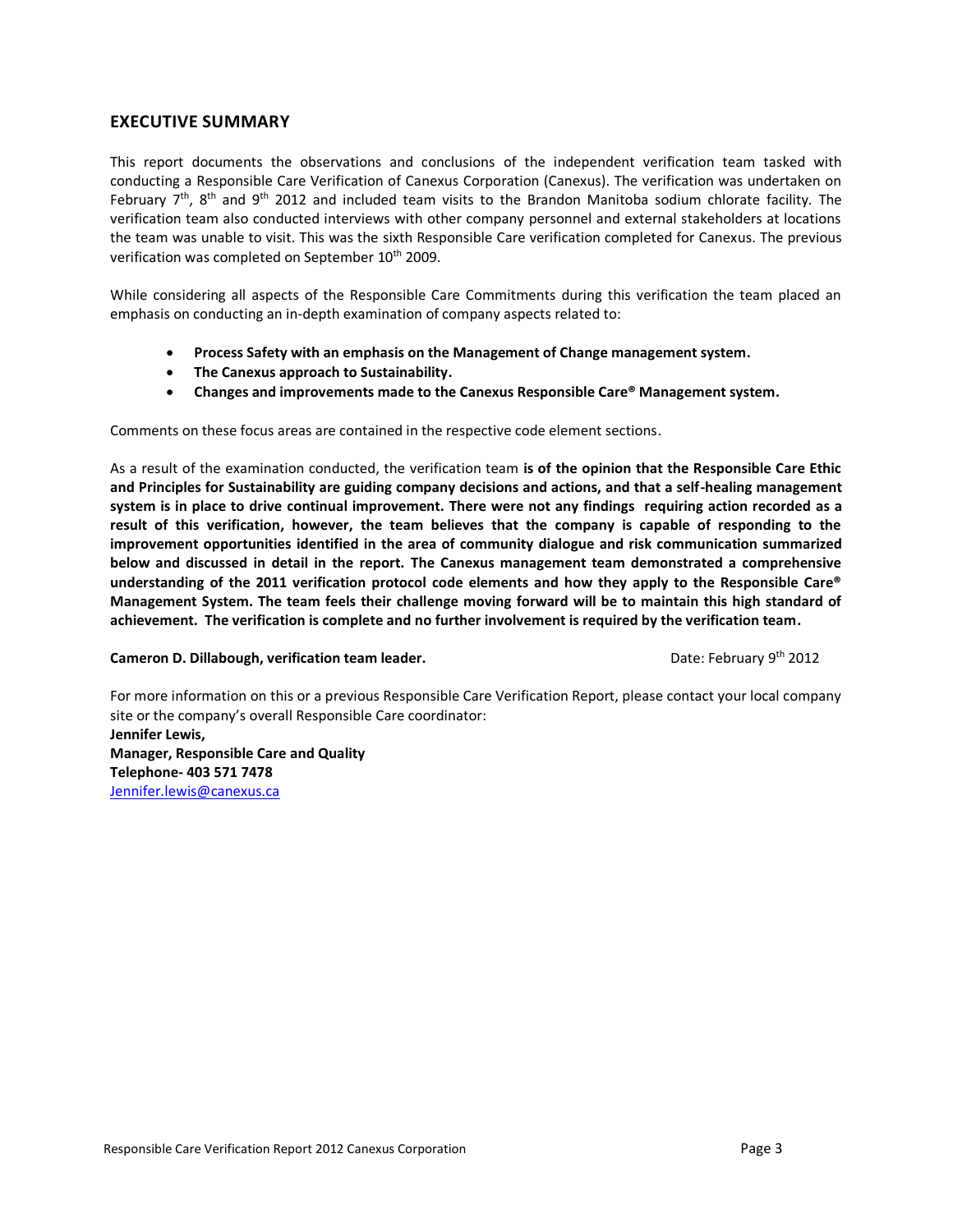#### <span id="page-3-0"></span>**SUMMARY OF VERIFICATION TEAM OBSERVATIONS**

#### **Findings Requiring Action**

**As noted in the Executive Summary there were not any findings requiring action recorded as a result of this verification.**

#### <span id="page-3-1"></span>**Works in Progress**

**1. The Company has plans to conduct an employee safety survey in the first half of 2012. The last survey was conducted in 2008.**

**2. The Brandon Manitoba site has plans to install a digital terminal in the workplace so workers can access the status reports of submitted safety work orders.**

**3. The Company published a Responsible Care® Newsletter in September 2011. Moving forward the plan is to make the newsletter a semiannual publication.**

**4. The company plans to commission third party site vulnerability assessments in 2012 and 2013.**

**5. The company is in the process of developing construction standards for planned trans-loading facilities at the NATO site.**

#### <span id="page-3-2"></span>**Improvement Opportunities**

**1. There is an opportunity for improvement to assess the revised 2011 Accountability Codes AC125 through AC129 and Operations Code OP39. While the Corporate Community Awareness Standard (F-4) is comprehensive there are areas of the Accountability Code such as defining the community based on the site risk profile and the requirement for regular focused risk communication that could be more clearly defined.**

**2. There is an improvement opportunity to document the community engagement process at the Bruderheim site to ensure compliance with corporate standard F-4 and Accountability Code requirements AC126 through AC140.** 

**3. There is an opportunity for improvement to assess the Canexus process for engaging and dialoging with NGOs verses the expectations of Accountability Codes AC147 through AC 150.**

**4. There is an opportunity for improvement at all sites, with the exception of Brandon, to review and modify if required, the site emergency plan to ensure compliance with the requirement that all on-site employees and contractors are aware of potential impact of external risks to site employees and what action to take for their protection. (OP31, OP32)** 

**5. There is an opportunity for improvement to revisit improvement opportunity 09-34 from the 2009 report and develop a follow-up action plan for the Transportation Partner verification reports.**

#### <span id="page-3-3"></span>**Successful Practices**

**1. The team judges as a successful practice the revised Canexus Responsible Care® management system. (RCMS) Examples of effective components are: corporate level standards for Responsible Care, a clearly defined and effective Plan, Do, Check and Act management system and an Integrated Audit System as part of the "checking" management component. Underpinning this system is the positioning of a corporate level Responsible Care® Coordinator in the company management structure and managers at each site with Responsible Care® responsibilities.**

**2. The team judges as a successful practice the revised Process Safety Management (PSM) system. This system features corporate level PSM standards and a comprehensive Management of Change (MOC) management system. This management system is also monitored through the Integrated Audit System.**

**3. The team judges as a successful practice The Transportation Management System.**

**As a result of reorganization, the present system is very comprehensive and has a third party selection and audit process that is directly tied to Responsible Care® performance.**

**4. The team judges as a successful practice the management systems for the safe storage and shipment of chlorine.**

**5. The team judges as a successful practice the unique design and construction of operator top unloading fall protection at the Beauharnois location.**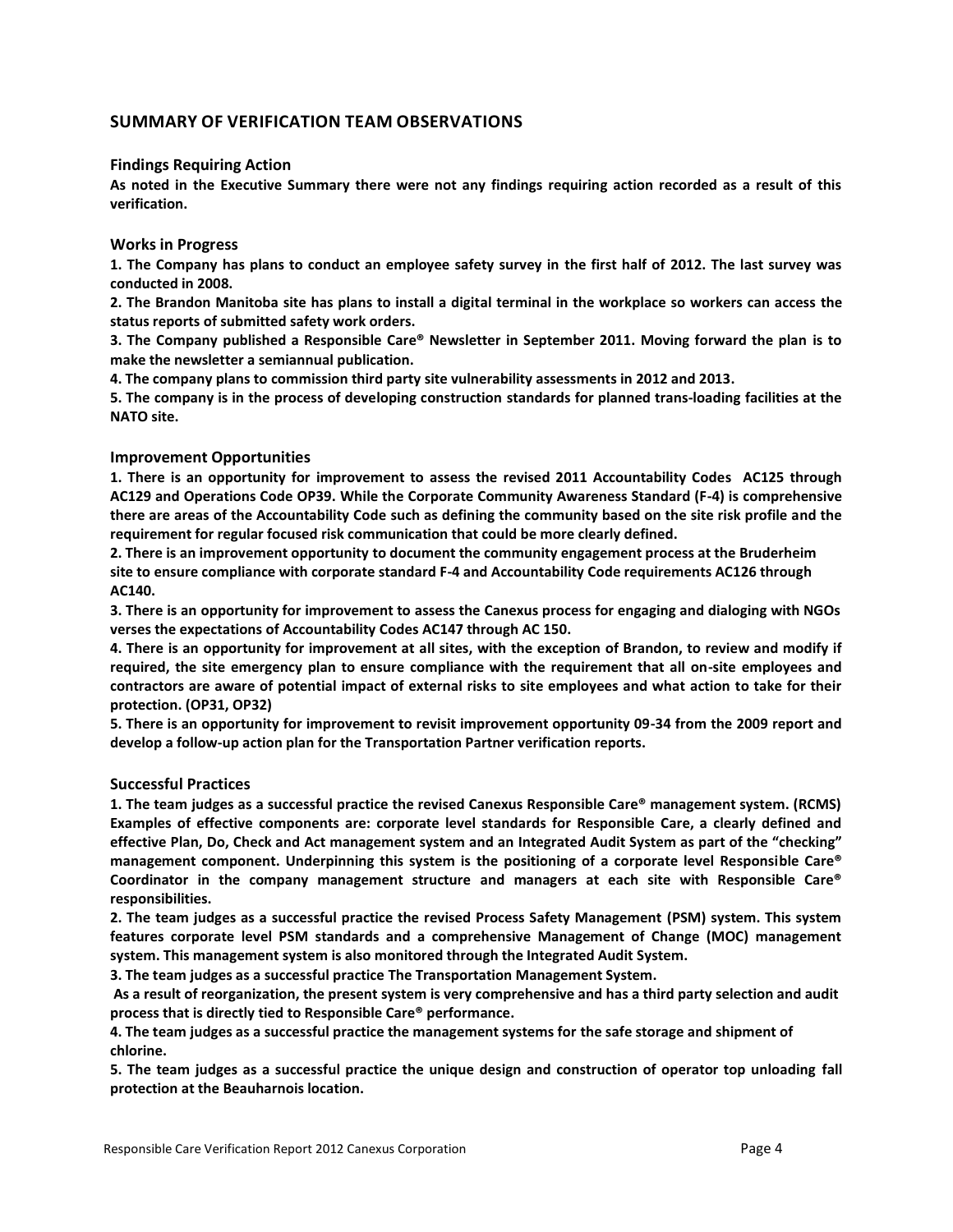**6. The team judges as a successful practice the requirement at the Bruderheim site that after significant work breaks, such as lunch, contractors are required to review with company personnel the limitations and requirements of safe work permits and safety instructions provided at the beginning of the work day.**

**7. The team judges as a successful practice the new employee recruiting brochure developed for the Brandon site.**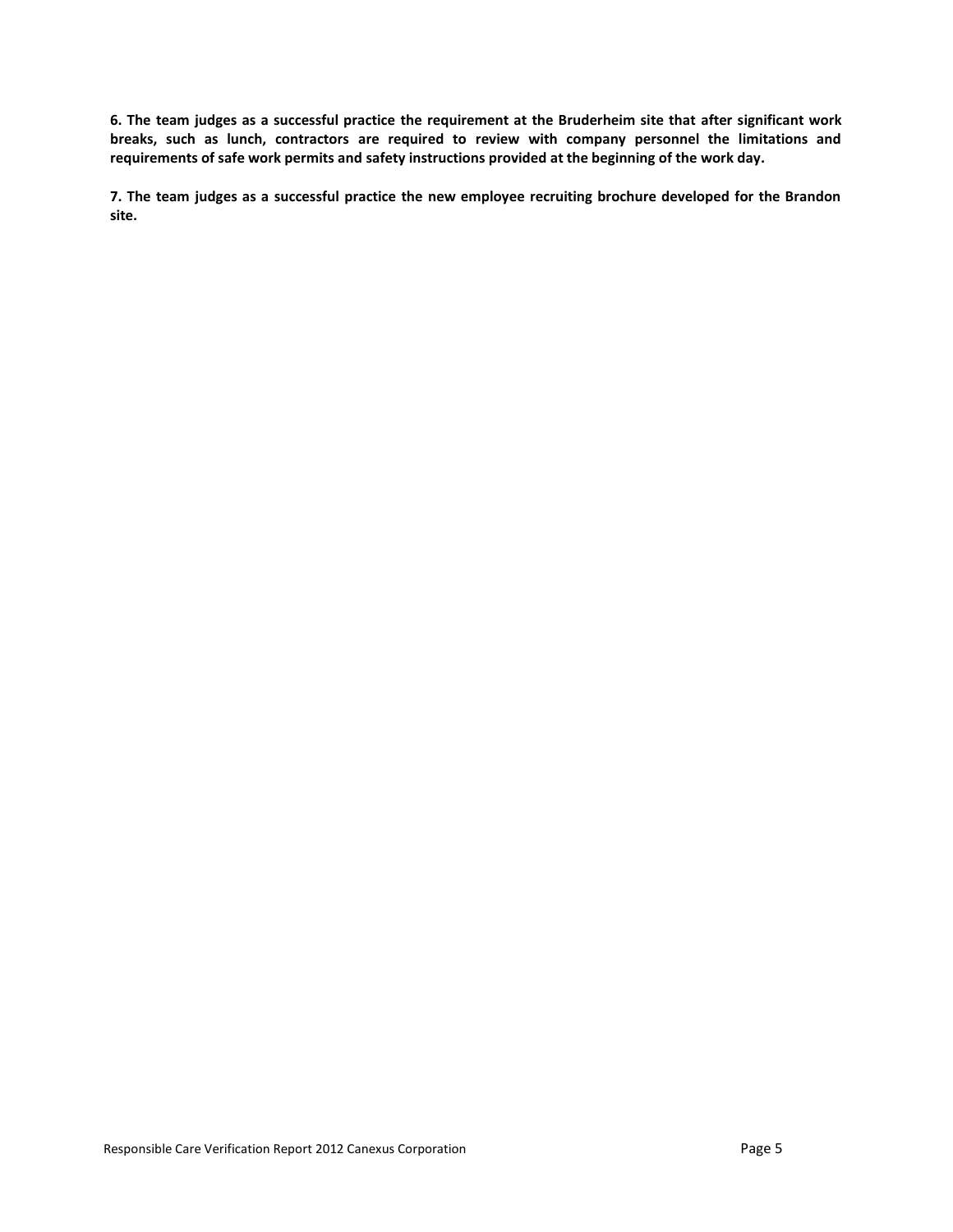### <span id="page-5-1"></span><span id="page-5-0"></span>**1. INTRODUCTION**

#### **1.1 About Responsible Care Verification (appendix E)**

As a member of the Chemistry Industry Association of Canada (CIAC),the most senior executive responsible for Canexus operations in Canada attests annually to CIAC and its peers that the company's operations conform to the expectations contained in the Responsible Care Commitments and are guided by *Responsible Care Ethic and Principles for Sustainability*.

As an element of this commitment to Responsible Care, Canexus must, every three years, participate in an external verification intended to:

#### *The Responsible Care® Ethic and Principles for Sustainability*

*We are committed to do the right thing, and be seen to do the right thing.*

*We dedicate ourselves, our technology and our business practices to sustainability - the betterment of society, the environment and the economy. The principles of Responsible Care® are key to our business success, and compel us to*:

- work for the improvement of people's lives and the environment, while striving to do no harm;
- be accountable and responsive to the public, especially our local communities, who have the right to understand the risks and benefits of what we do;
- take preventative action to protect health and the environment;
- innovate for safer products and processes that conserve resources and provide enhanced value;
- engage with our business partners to ensure the stewardship and security of our products, services and raw materials throughout their life-cycles;
- understand and meet expectations for social responsibility;
- work with all stakeholders for public policy and standards that enhance sustainability, act to advance legal requirements and meet or exceed their letter and spirit;
- promote awareness of Responsible Care, and inspire others to commit to these principles.
- 1. Provide the Executive Contact with an external perspective when assessing if the company is indeed meeting the intent of the Responsible Care Commitments, along with advice on areas that may require attention;
- 2. Identify opportunities for assisting the company when benchmarking its own practices and performance against those of its peers, thus supporting continual improvement;
- 3. Contribute to the credibility of Responsible Care amongst company personnel and stakeholders, as well as the stakeholders of the broader industry;
- 4. Identify successful company practices that can be promoted to peers in the CIAC membership; and
- 5. Support the identification of areas of common weakness so that collective tools and guidance can be developed to improve performance in those areas across the CIAC membership.

Verification is conducted according to a common protocol, developed by the association's members and others, including several critics of the chemical industry. The verification is conducted by a team consisting of:

- Knowledgeable industry experts with experience in Responsible Care;
- A representative of the public at large (usually with a public interest background and with experience in Responsible Care gained from serving on the CIAC's National Advisory Panel) and
- One or more representatives of the local communities where the company's facilities are located.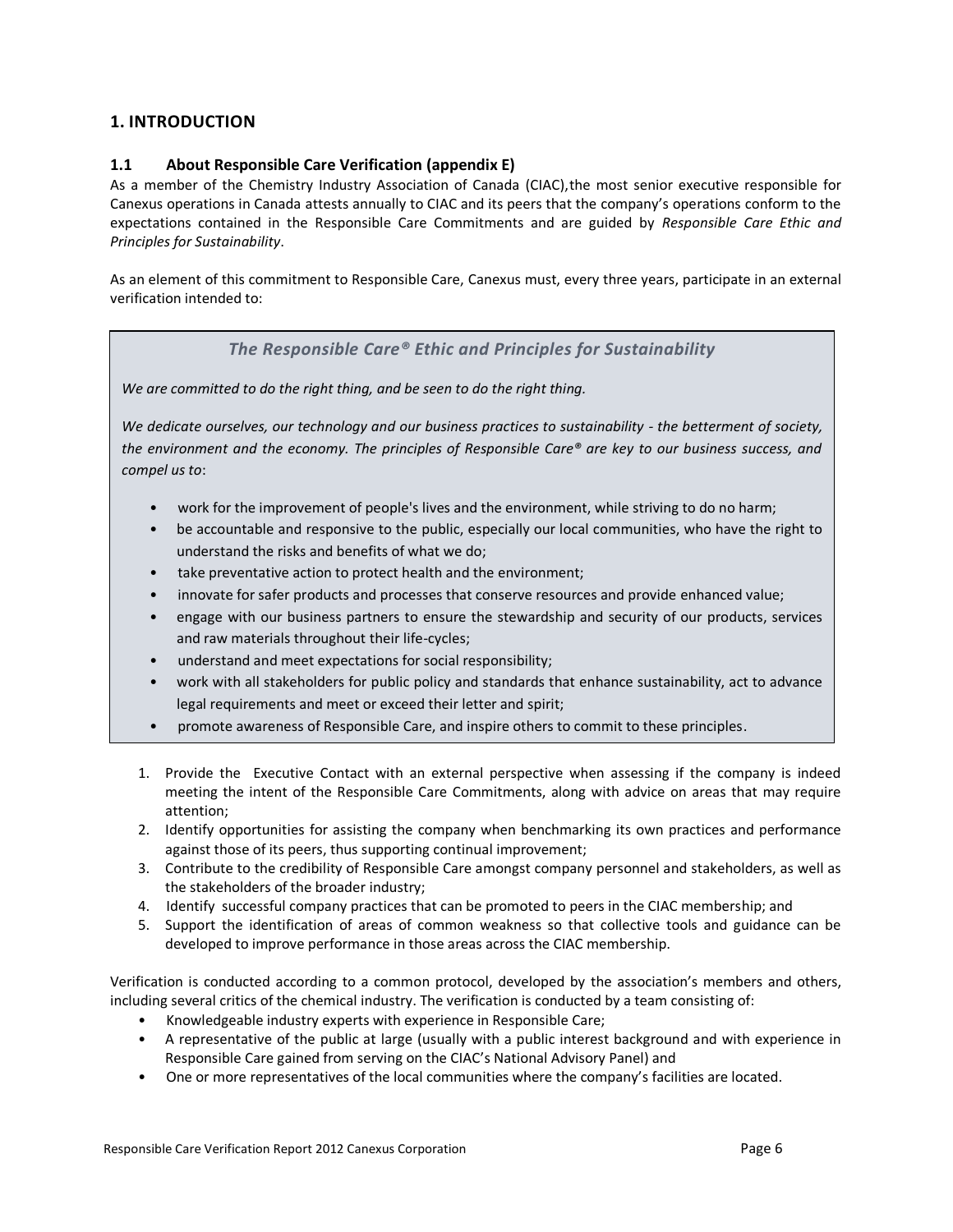Once completed, the Verification Report is made publicly available through the CIAC website [\(www.canadianchemistry.ca\)](http://www.canadianchemistry.ca/). Canexus is also is expected to share the report with interested persons in its communities and other stakeholders as part of its ongoing dialogue processes.

Additional information on Responsible Care and / or the verification process can be found at the CIAC website [www.canadianchemistry.ca,](http://www.canadianchemistry.ca/) or by contacting the Responsible Care staff at CIAC at [glaurin@canadianchemistry.ca](mailto:glaurin@canadianchemistry.ca) or (613) 237-6215 extension 233.

#### <span id="page-6-0"></span>**1.2 About Canexus Corporation**

**Canexus Corporation is a Canadian company with corporate head offices located in Calgary Alberta. The company also maintains sales offices in Houston Texas and Sao Paulo Brazil. The main business focus of Canexus is manufacturing chemicals that are utilized by the pulp and paper industry. To this goal the company has manufacturing facilities in Brandon Manitoba, North Vancouver British Columbia, Nanaimo British Columbia, Beauharnois Quebec and Espirito Santo Brazil. The company also has a hydrocarbon and chlor-alkali transloading facility in Bruderheim Alberta. The Bruderheim facility provides a storage and trans-loading service for oil industry related companies located in the oil sands sector of Northern Alberta. In addition to this verification as a C.I.A.C. member company Canexus is also a member of the American Chemistry Council (ACC) and the Associacao-Brasileira-da-Industria-Quimic (ABIQUIM) which require Responsible Care® certification. Canexus employs 458 people worldwide of which 373 are based in Canada. For additional information visit the Canexus website at: [http://canexus.ca](http://canexus.ca/)**

#### <span id="page-6-1"></span>**1.3 About This Verification**

The verification of Canexus was conducted on February  $7<sup>th</sup>$ , 8<sup>th</sup> and 9<sup>th</sup> 2012 and included team visits to the Brandon Manitoba sodium chlorate manufacturing facility. The verification team also conducted interviews with other company personnel and external stakeholders at locations the team was unable to visit. During the course of the verification, the team had the opportunity to interact with a wide range of company personnel, as well as stakeholders external to the company. Attachment 2 contains a list of those individuals interviewed and their affiliations.

This was the sixth verification exercise completed for Canexus. The last verification was completed on September 10th 2009.

<span id="page-6-2"></span>

| <b>Name</b>    | <b>Affiliation</b> | Representing                            |
|----------------|--------------------|-----------------------------------------|
| Cam Dillabough | C.I.A.C.           | <b>Team Leader</b>                      |
| Alex Robertson | C.I.A.C.           | Industry verifier                       |
| Keith Purves   | C.I.A.C.           | Public-At-Large Verifier                |
| Nathan Peto    | CAP                | <b>Brandon Community Representative</b> |

The verification team was comprised of the following individuals.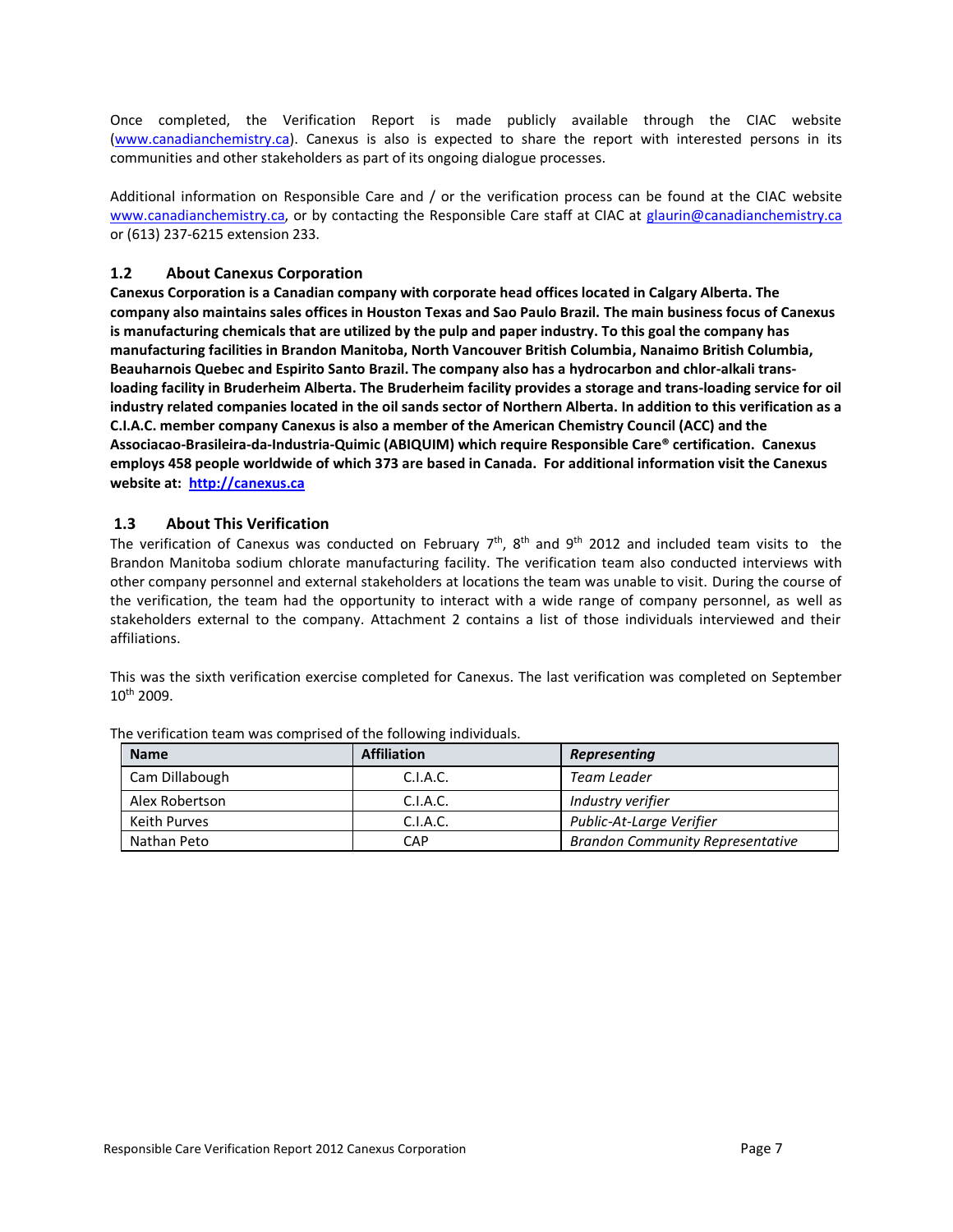## **2. TEAM OBSERVATIONS CONCERNING THE RESPONSIBLE CARE COMMITMENTS (CODES AND BENCHMARK AND COLLECTIVE EXPECTATIONS)**

During the verification of Canexus, the verification team looked for evidence that the company was addressing the expectations documented in the Responsible Care Commitments (152 code elements plus 28 benchmark and collective expectations). While considering all aspects of the Responsible Care Commitments during the verification, the team placed an emphasis on conducting a more in-depth examination of certain company aspects identified by the company or the team. These were related to:

- **Process Safety with an emphasis on the Management of Change management systems**
- **The Canexus approach to Sustainability**
- **The implemented changes to the Canexus Responsible Care® Management system**

In communicating its observations, the verification team will make repeated reference to the following categories of observations:

- 1. **Findings Requiring Action** document instances where the verification team observes specific company actions (or the absence of company actions) which are inconsistent with the detailed codes and benchmark and collective expectations contained in the Responsible Care Commitments. Where possible, the verification team will communicate, based on their experience and judgment, why it is inconsistent and how the observation relates back to a possible gap in the expected management system and / or the ethic and principles underpinning company actions. The team may also provide advice on how the situation might be responded to.
- 2. **Works in Progress** document instances where the verification team has observed the company self-initiating actions in response to identified gaps and deficiency arising from other internal or external audit and review activities, or where the company has self-initiated important improvement opportunities.
- 3. **Successful Practices** document instances where the team believes the company has taken actions that strongly support sustained excellence in performance, and which should be communicated throughout the CIAC membership.
- 4. **Improvement opportunities** identify instances where the verification team has observed company actions and decision making as being largely consistent with the expectations detailed in the Responsible Care Commitments, but for which the team is of the opinion that the company could support further improvement by considering alternate or additional benchmarks when undertaking its planning and decision making.

The verification team's observations of how the company has addressed the Responsible Care Commitments are as follows:

#### <span id="page-7-0"></span>**2.1 Team Observations Concerning Operations Code**

#### **2.1.1 Design and Construction of Facilities and Equipment**

**One highlight of the verification was the presentation by the Technology and Engineering Group describing how that group had addressed the findings requiring action from the previous report and reorganized to be more effective in all aspects of process safety management (PSM). Using the expansion of the North Vancouver facility as a focal point the team referenced all elements of the Operations Code to demonstrate how the 2011 requirements were analyzed and implemented complete with management systems revisions where required. The verification team judged the Canexus PSM management system an industry successful practice.**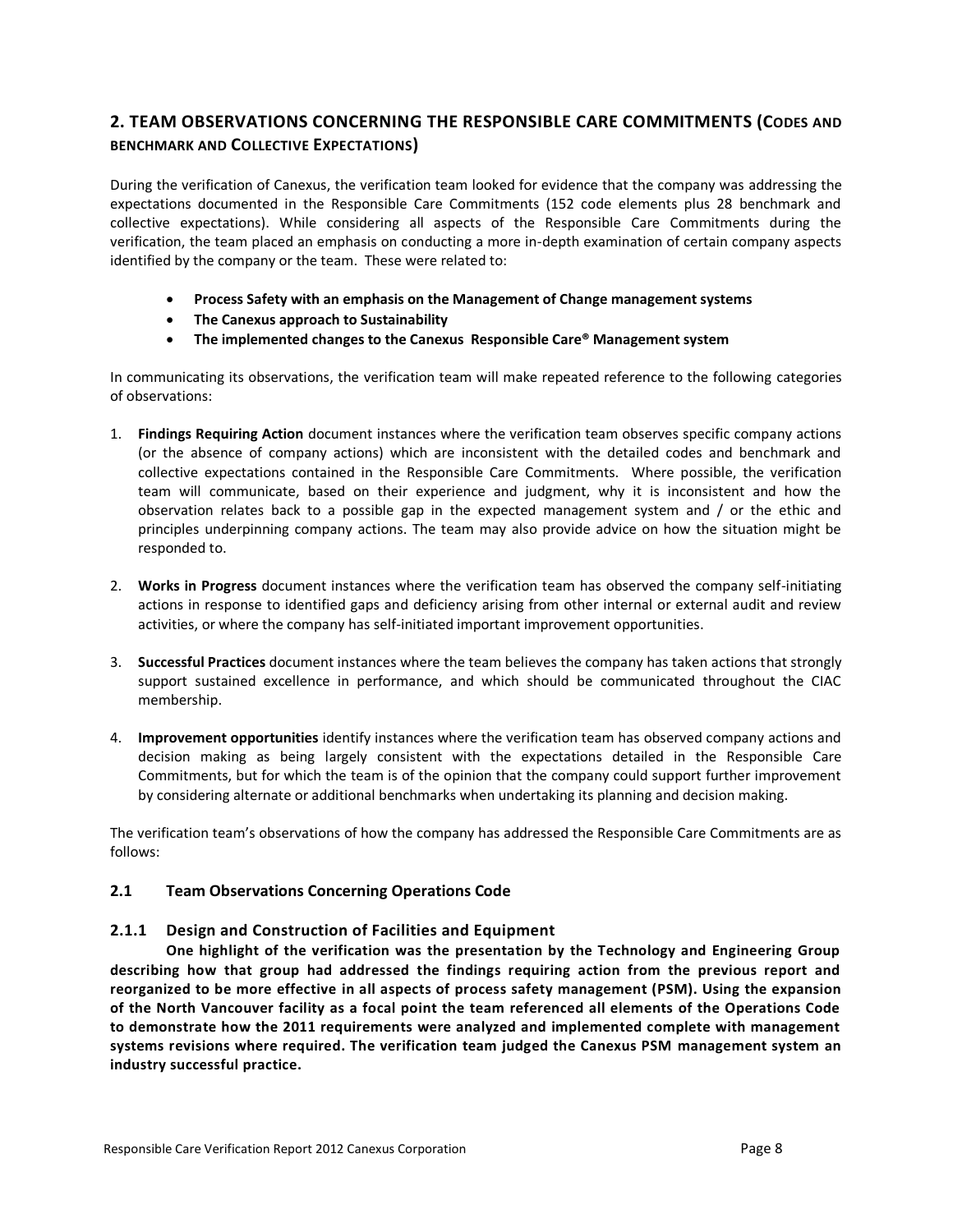#### **2.1.2 Operations Activities**

**Canexus meets or exceeds the Responsible Care® expectations in this area. Two areas, from this section, requiring mention in this report are the comprehensive integrated audit system and the Transportation and Physical Distribution management system. In the 2009 report there was a finding requiring action to address the fragmentation of the Transportation Management System within the company. As a result of reorganization the present system is very comprehensive and has a third party selection and audit system that is directly tied to Responsible Care® performance which from the verification team's perspective is a very successful practice and is so noted in the report. In addition the component of transportation and physical distribution dedicated to the safe handling of chlorine is very comprehensive and includes product stewardship related components such as "product risk characterization matrices" and "transportation exposure scores" that are utilized by Canexus to manage transportation risk and as an aid for third party carriers handling Canexus products and raw materials. Comprehensive annual retraining in emergency response techniques is provided for their in-house transportation emergency responders and as part of their TransCAER responsibilities. Product risk characterization matrices are also in place for all hazardous products and raw materials involved in the Canexus storage and manufacturing processes. In addition the Company has taken a proactive approach to the physical aspects of transportation risk management. Examples include using stainless steel railcars specifically designed for sodium chlorate, per shipment third party railcar safety checks for all chlor-alkali products, detailed route risk analysis which includes consideration of volume, distance and the number of high threat urban problem areas rail traffic moves through. The Company is also very proactive with regular performance review meetings with all carriers, problem solving all recorded transportation issues and follow up on mutually agreed performance improvement goals that support the Canexus Responsible Care® initiatives. During the interview process the company cited examples of how they successfully applied the Responsible Care® transportation codes to their Brazilian operations.**

#### **2.1.3 Safety and Security**

**All expectations in this section are being met. The Company has a good corrective action response process to incident trends and individual managers and employees have demonstrated innovative responses to site specific issues. The Mission Zero initiative began in late 2007 as a method to reduce accidents and revitalize and support the Responsible Care process. The Mission Zero improvement process targeted a four to five year time line to achieve significant improvements in Responsible Care® performance. As one benchmark, and a method to focus company efforts an employee safety survey was conducted in 2008. A follow-up employee safety survey is planned for 2012. Two Mission Zero initiatives, a safety critical procedure review and a review of the Contractor Management program were developed through a collaborative problem solving process. Some additional successful examples of these initiatives are an on-line interactive training program, a safety instruction "reboot" after contractor lunch breaks at the Bruderheim site, field level contractor hazard assessments and in-house designed fall protection at the Beauharnois site. In addition, at the Brandon site, non-routine task forms are utilized by site employees and contractors to assess any safety issues related to tasks not performed as part of a normal job process. The team will list as an improvement opportunity, for all sites except Brandon, the need to review and modify as required the site emergency plan to ensure compliance with the requirement that all onsite employees and contractors are aware of the potential impact of external risks to the site and what action to take for their protection . (OP31, OP32)** 

**Process Safety Management was a team focus area requested by the company. In the 2009 report there were findings and improvement opportunities related to PSM. The company addressed the findings and improvement opportunities from the 2008 report and then revised the PSM system to include corporate wide standards and procedures supported by an integrated audit management system. The PSM system subset of management of change (MOC) is one of the most comprehensive MOC management systems the verification team has verified. The team judged the revised PSM an industry successful practice.**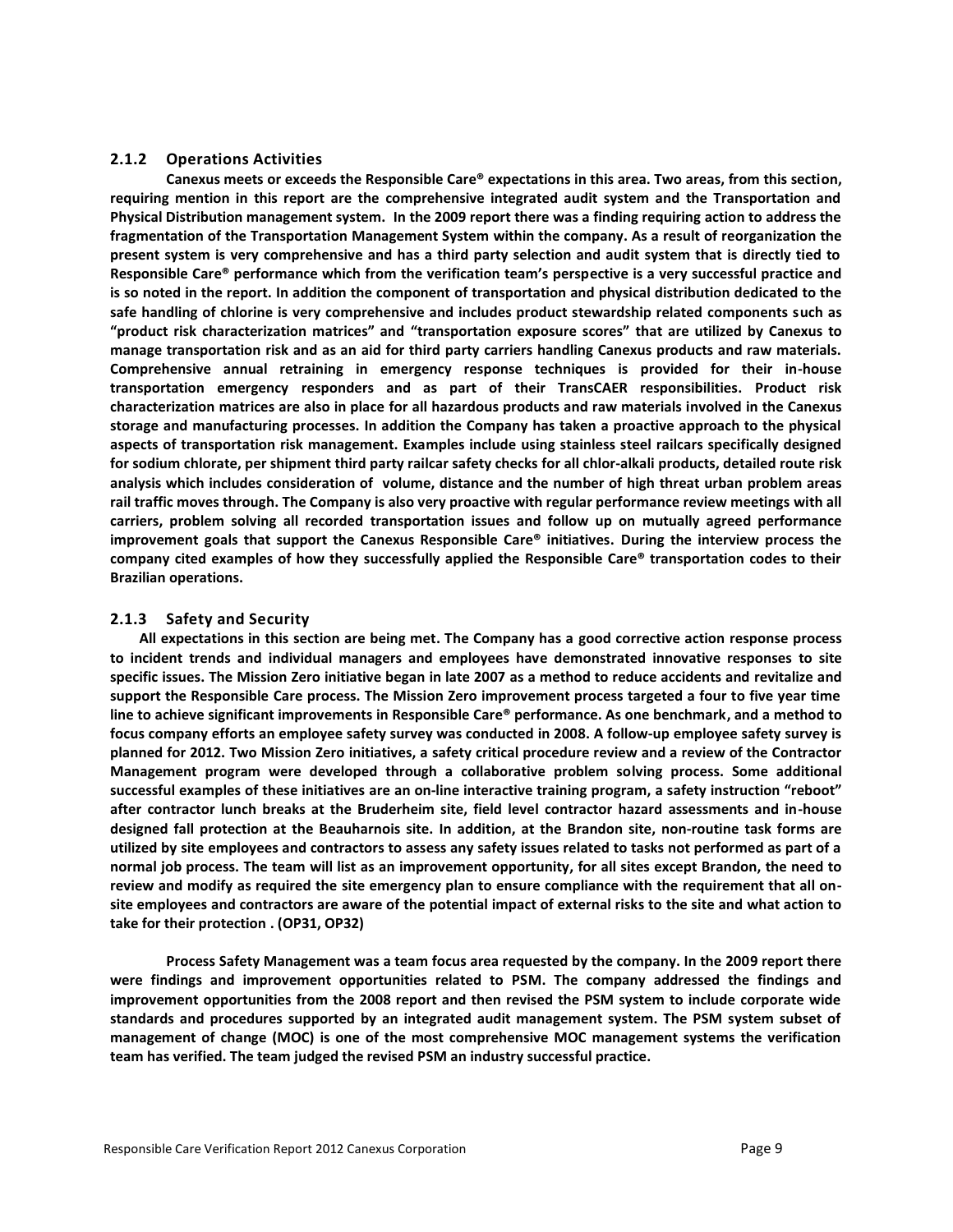#### **2.1.4 Environmental Protection**

**The Company fully embraces the Responsible Care® concept of environmental protection. Protecting the environment is integral to all company decision making processes, whether through equipment and process design, removal or reduction of potentially hazardous products and raw materials, reducing the use of natural resources or supporting community beautification projects. An example of the Canexus commitment to the concept of environmental protection was the significant commitment in money and resources to convert the North Vancouver site to the best available technology for chlorine production. In doing so the site's environmental foot print and worst case scenario impingement zone were significantly reduced.** 

#### **2.1.5 Resource Conservation**

**Company values and interactive management systems that focus on resource conservation meet all verification expectations in this area. The example cited in section 2.1.4 of "best available technology" has also resulted in a significant reduction in the use of natural gas and thus a reduction in site green house gas emissions. At each manufacturing site, as a process of continuous improvement, there are various projects to reduce the amount of electrical power usage through improved technology. As examples, at both the Nanaimo and the Brazilian sites processes are in place, or being developed, to use process hydrogen gas to produce electricity or supply hydrogen to neighbouring industry. The Nanaimo site is also in the process of modifying the site seawater processes so firewater can be purchased from a neighbouring industry. This change will eliminate the sites' sea water supply pumps which consume large amounts of electricity.** 

**Canexus is also providing technical support to a pulp mill customer in Brazil working on a process to remove chrome from sodium chlorate so that pulp mill waste can be converted to a fertilizer.** 

#### **2.1.6 Promotion of Responsible Care by Name**

**This protocol requirement will be an on-going project with C.I.A.C. member companies. Canexus verification interviewees have demonstrated that the "promotion of Responsible Care® by name" has been established in the company and internal company documents and documented business relationships contain references to the Responsible Care® commitments by both Canexus and their business partners. Of special note is the Canexus focus on selecting transportation service providers in part based on the service providers Responsible Care® commitment and performance record.**

#### <span id="page-9-0"></span>**2.2 Team Observations Concerning Stewardship Code**

#### **2.2.1 Expectations of Companies**

**Management systems are in place within Canexus to comply with code requirements in this area.** 

#### **2.2.2 Expectations with Respect to Other Parties**

**Management systems are in place within Canexus to comply with code requirements in this area. The Corporate value of "continuous improvement" will help to ensure evolving business relationships are subjected to the Responsible Care® expectations contained in these code elements.**

#### <span id="page-9-1"></span>**2.3 Team Observations Concerning Accountability Code**

#### **2.3.1 Operating Site Communities**

**Canexus has management systems in place, based on corporate Standard F-4, to address the Responsible Care® requirement to dialogue with operating site communities. The Canexus response to the 2011 flooding of the Assiniboine River, in the Brandon area, through financial assistance and through the provision of manpower and emergency response expertise best exemplifies their Responsible Care® commitment to operating site communities. During interviews with local community emergency response managers they praised both the willingness of the Company to help financially and specifically the effort and expertise of local Canexus employees. At present Canexus participates on a Community Advisory Panel (CAP) at the North Vancouver site and is the sole sponsor of the Brandon CAP. At the Beauharnois site the company has worked tirelessly and has**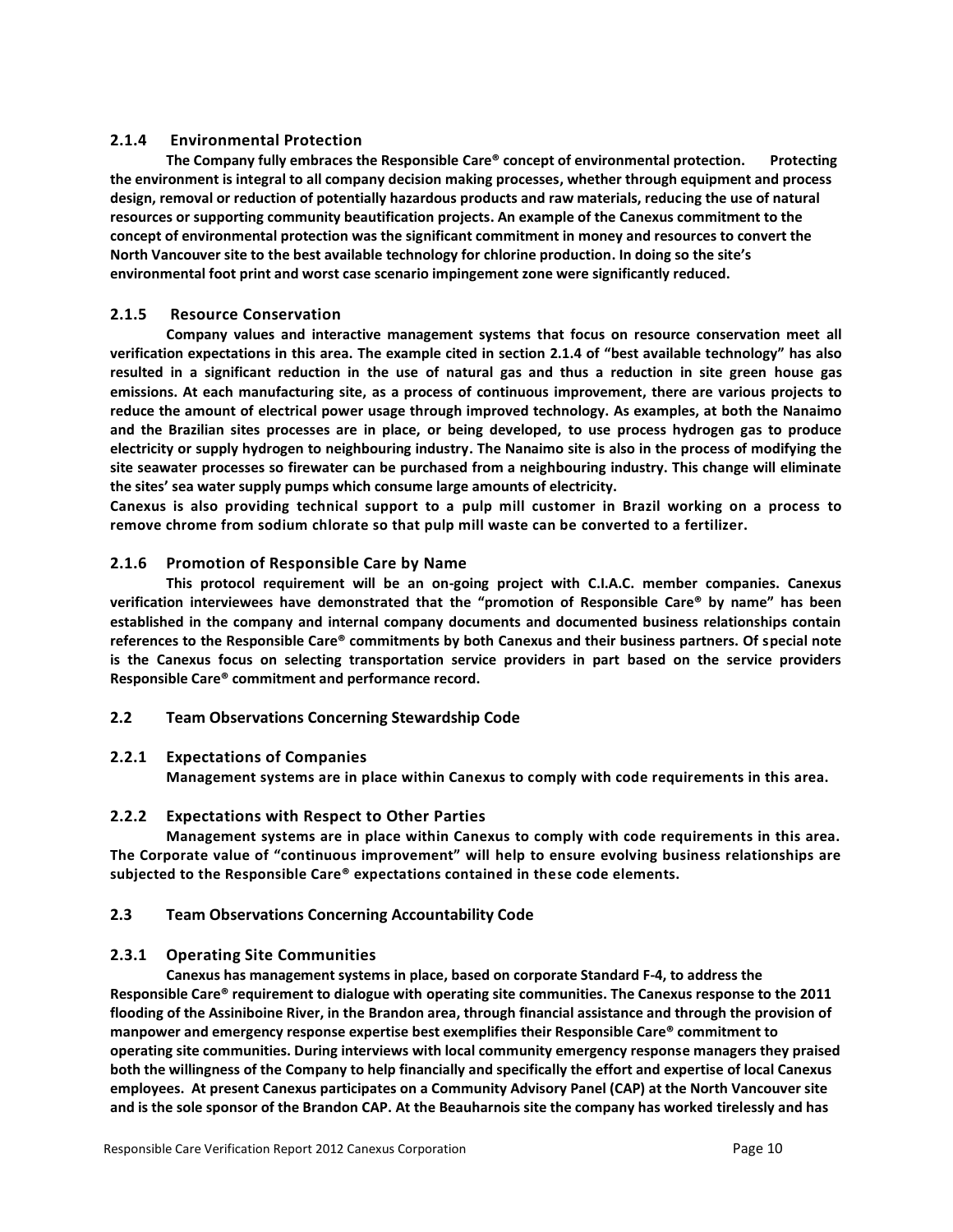**finally convinced the local municipality and the province to accept responsibility for community emergency response management.**

**As an improvement opportunity the team would advise Canexus to review the function of the Brandon CAP to determine if it is fully meeting the expectations of the company's Responsible Care® commitment. Some team suggestions would be to develop a Panel charter, increase meeting frequency, implement an annual critique process and expand the group to provide a wider representation of the Brandon community. Some successful Panels have non C.I.A.C. members for a broader community perspective and promotion of Responsible Care®. The verification team will also list as an improvement opportunity the need to assess the revised 2011 code elements AC125 through AC129 & OP39 and adjust the supporting site related policies accordingly. There is a need to separate the requirement for two way community dialogue from the requirement for regular community risk communication specifically to those people who might be affected by a site worst case scenario. As a third improvement opportunity the team would advise Canexus to document the community engagement process at the Bruderheim site an ensure compliance with standard F-4 and AC126 through AC140.** 

#### **2.3.2 Other Stakeholders**

**Management systems are in place to address the eight sub categories in this section and these management systems are supported and directed by the Responsible Care® and Public Policy subcommittee of the Board of Directors. The eight code categories for this section range from a requirement to engage public officials in meaningful Responsible Care® dialogue, identifying and proactively interacting with non governmental organizations to promoting the training of emergency responders along transportation corridors. Canexus is very proactive with appropriate policies and active participation in the training of emergency responders along transportation corridors. While the community dialogue process within Canexus is generally very proactive there will be an improvement opportunity to assess the company policies related to actively seeking out non governmental organizations nationally and in the various communities surrounding company sites and engage these groups in two way communication that support code elements AC 147 through 150.**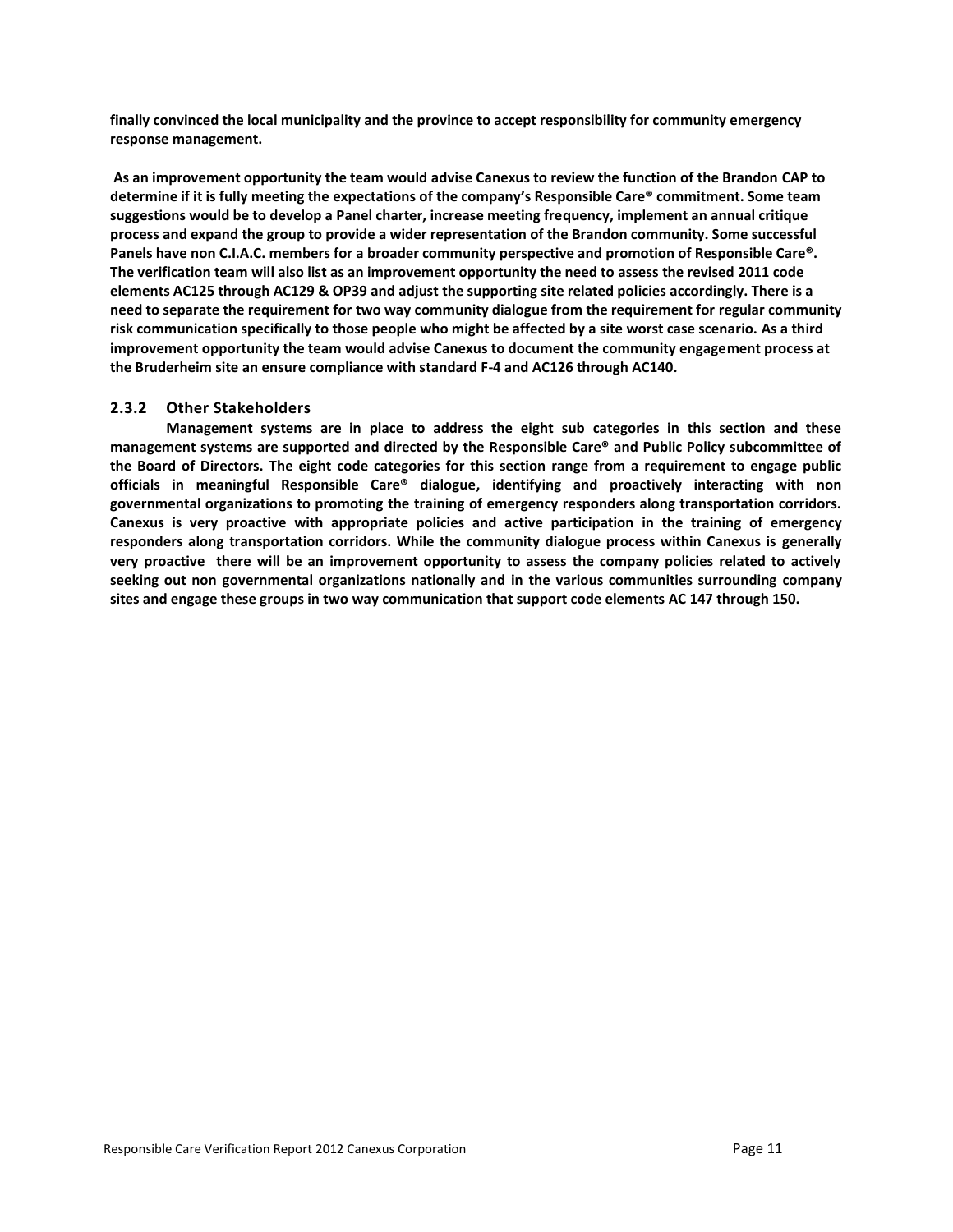### <span id="page-11-0"></span>**3. TEAM OBSERVATIONS ON THE COMPANY MANAGEMENT SYSTEM**

It is a requirement of Responsible Care that companies have a documented, self-healing management system or systems capable of identifying and responding to deficiencies and otherwise supporting continual improvement across all company business units, functions, and sites and as a framework for implementing the Responsible Care Commitments.

The verification team studied the Canexus management system(s) and compared and contrasted the attributes of that system(s) to those of a self-healing overall management system as discussed in the CIAC Management System Guide. The verification team's related observations to the company management system(s) are as follows:

#### <span id="page-11-1"></span>**3.1 Observations on the PLAN Step**

During the PLAN Step of the management system, the company decides what the goals of the company are and how they will be met. In determining those goals, it is expected the company will look inward, across its operations, but will also look outward, considering the expectations of: stakeholders; regulatory requirements; relevant CIAC Responsible Care Commitments and supporting tools; and other industry benchmarks. In considering the PLAN Step of the Canexus management system, the verification team observed the following:

**A Company requested focus area for this verification was the changes to the overall Responsible Care® management system as a result of the 2009 verification process. It is the consensus of the verification team that the changes and improvements to the Responsible Care® management system have resulted in the team judging the Responsible Care® management system as a Successful Practice. The entire Canexus Plan, Do Check and Act management system model is very comprehensive and embraces all aspects of the Canexus day to day operations. The annual planning process involves the entire company from the Board of Directors through to stakeholder input which includes such diverse groups as employees, site neighbours, customers and regulatory authorities. The Canexus Responsible Care® commitments are overreaching at the planning stage in the process as are ensuring all legal requirements and business objectives are understood. The planning process also includes a benchmarking function as a methodology for continuous improvement.** 

#### <span id="page-11-2"></span>**3.2 Observations on the DO Step**

During the Do Step in the management system, the company converts the decisions of the PLAN Step into action and ensures awareness and understanding by all involved. It is expected that the company will implement an organizational structure, assign responsibilities to appropriate personnel, supply sufficient training and resources to execute planned actions and develop and document standards, procedures and programs, as applicable. In considering the DO Step of the Canexus management system, the verification team observed the following:

**Once both annual and long term goals and objectives are developed at the corporate level, including those that support Responsible Care® and Environmental, Health and Safety, these goals and objectives are cascaded throughout the company with each business unit and support group developing key performance indicators (KPI) to support the corporate planning process. As part of the planning process Canexus Corporate Values, depicted as visual reference quadrants in corporate documents and on the web site as Resources, Relationships, Reputation and Results, are the foundation of this annual process. Quarterly reviews are utilized to monitor and adjust the KPI throughout the annual business cycle. For additional information on Canexus Corporate Values visit** [http://canexus.ca](http://canexus.ca/)

#### <span id="page-11-3"></span>**3.3 Observations on the CHECK Step**

During the CHECK Step in the management system, actions carried out in the DO Step are assessed to determine if they are actually being carried out according to plan, and whether they are achieving the desired outcomes and delivering continual improvement. Here, the overall management system and components will be reviewed along with employee competences for assigned responsibilities, internal and external audits will be undertaken, incidents will be assessed to identify root causes, and performance measurement will be conducted and reviewed. In considering the Check Step of the Canexus management system, the verification team observed the following: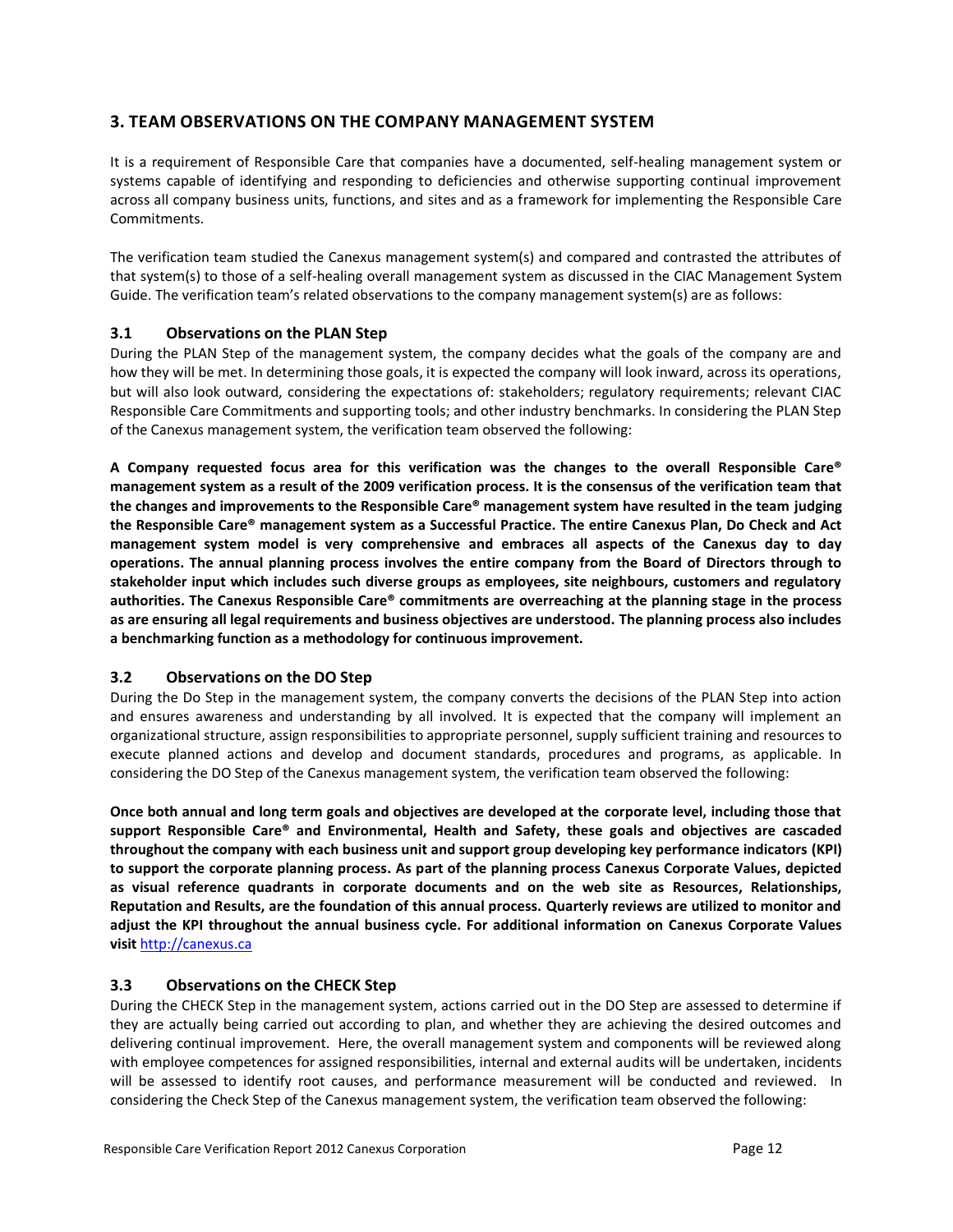**Within the Canexus Responsible Care® management system there is a comprehensive 'Checking" process that involves a Corporate Integrated Audit management system. There are also second tier assessments and audits of the performance of both internal and external management systems including those of third parties such transportation providers, contractors and third party business partners including customers and terminal operators. The team did list improvement opportunities in this area relating to the interpretation and intent of code requirements for community dialogue and internal and external risk communication.**

#### <span id="page-12-0"></span>**3.4 Observations on the ACT Step**

During the ACT Step in the management system, the company translates the results of the CHECK Step into corrective actions for improvement. This includes revisiting the PLAN Step to decide whether changes are need to the company's stated goals or action plans, policies and procedures for achieving those goals. Considerations when examining the Act Step include whether and how: audit and review findings are responded to; performance is communicated internally and externally; employee and contractor performance is rewarded and corrected, etc. In considering the Act Step of the Canexus management system, the verification team observed the following:

<span id="page-12-1"></span>**As the fourth segment of the Plan, Do, Check and Act management system process Canexus again exhibited a very robust process for responding to the checking segment of the process. Throughout the verification various incidents were cited where changes were made and systems upgraded in response to various internal and external "checking" processes. For the verification team one specific area that stood out was the Canexus response to the gap analysis performed to highlight gaps between the 2005 Responsible Care® codes and the 2011 code revisions. The company was very diligent in developing management systems or system upgrades to address the identified gaps.**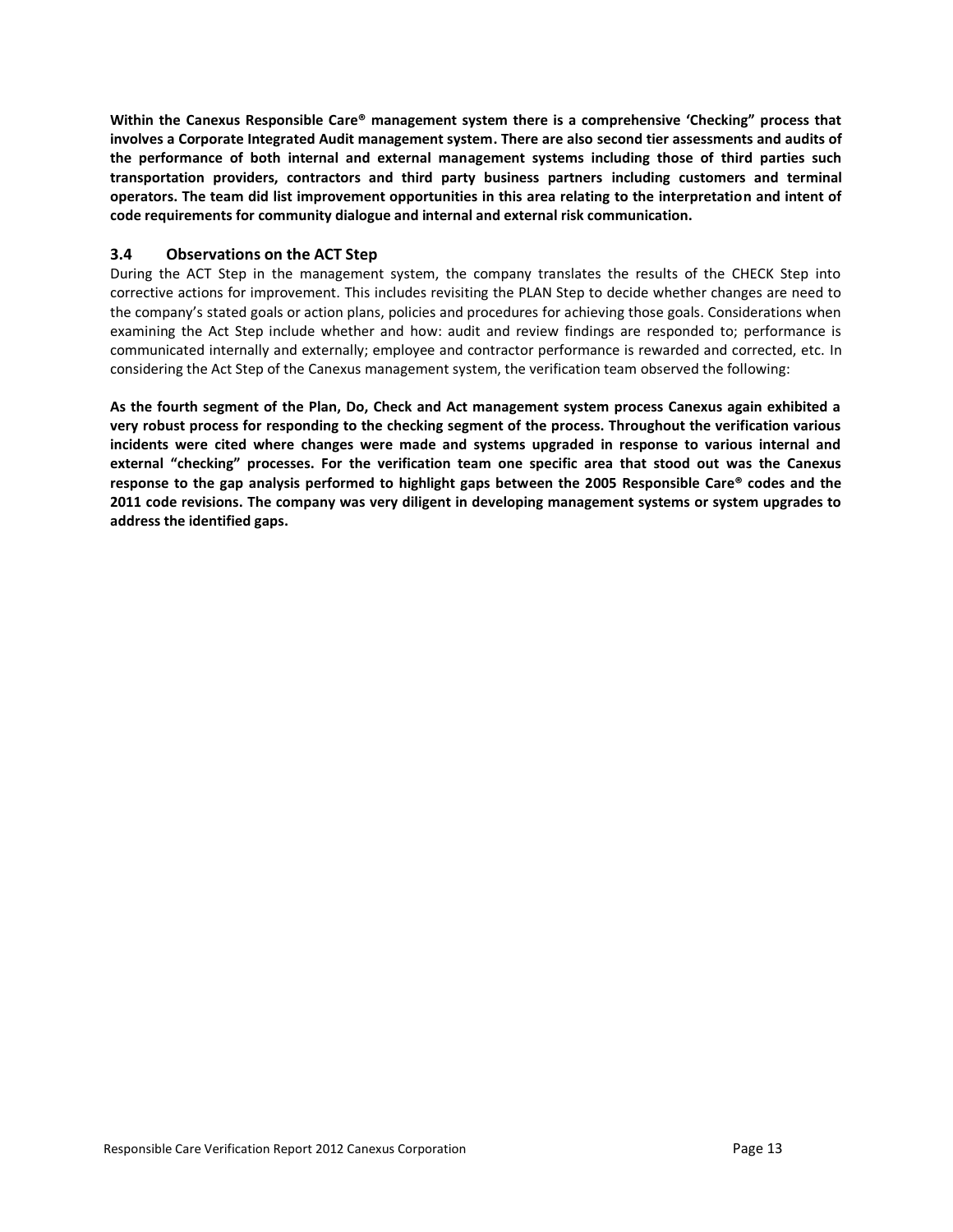## **4. TEAM OBSERVATIONS ON THE RESPONSIBLE CARE ETHIC AND PRINCIPLES FOR SUSTAINABILITY**

Each CIAC member company is formally committed to the ethic of "*Doing the right thing, and being seen to do the right thing*." This ethic, along with the Principles for Sustainability are expected to guide the company's decision making and practices. In conducting the verification, the team is looking to understand how well the ethic is understood and adopted within the company, and the degree to which the principles inform the manner in which the company does its business.

The verification team carefully observed the Canexus decision making processes and actions and compared and contrasted the attributes of those with the attributes of a company guided by the Responsible Care Ethic and Principles for Sustainability as discussed in the Responsible Care Commitments (Appendix E). The verification team's related observations on the company's application of the *Responsible Care Ethic and Principles for Sustainability* are as follows:

**To report on this section the team will reference the Canexus Board of Directors which includes a committee entitled "Responsible Care® and Public Policy committee". One focus of this committee is to guide the Company's efforts to comply with the C.I.A.C. Responsible Care® Commitments guidance document for the application of the Responsible Care® Ethic and Principles for Sustainability and apply them to the day business and functions of Canexus Corporation. This committee is a "hands on" group that is regularly updated on the status of the company's Responsible Care® initiatives. The committee also maintains a site visit schedule where by they visit company production and transportation facilities to witness operations, including those that support Responsible Care®, first hand.**

**The second reference is the Corporate Code of Conduct manual (available on line at [http://canexus.ca](http://canexus.ca/) ) that links the company's business philosophy to various ethical guidelines such as compliance with laws and regulations, respect for internal and external human rights and the company's commitment to the Ethic of Responsible Care®. The manual also verbalizes the Company core values of Resources, Relationships, Reputation and Results that are supported by phrases such as "continuous learning", "relationships with stake holders", "unwavering commitment to Responsible Care®" and "continuous improvement". These tenants of Canexus core values support the eight focus areas of the C.I.A.C. Responsible Care® Ethic and Principles for Sustainability. With the documentation provided for the verification and through two days of interviews with Canexus managers, employees and external stakeholders the team consensus is that Canexus as a company embraces the Responsible Care® Ethic and Principles for Sustainability.** 

<span id="page-13-0"></span>**The Canexus approach to sustainability was also a requested focus area for the verification team. Canexus has elected to fully integrate the concept of sustainability ie: "the capacity to endure" into the management Philosophy, Ethic and Values of the company. As such, throughout the annual and longer term planning process described above in section 3.1 the concept of sustainability is a constant in the decision making process whether the focus is Responsible Care®, the environment, employee welfare or financial returns. An example of how these concepts apply in reality is the commitment to the Technology Conversion Project at the North Vancouver site where an established site was redesigned and rebuilt to accommodate the best available technology that, in turn, greatly reduced the site environmental footprint and the worst case scenario impingement zone. In addition, as a Responsible Care® objective the Company has implemented a long term process of moving from liquid chlorine production to a much lower risk process of acid and other derivatives. The sole area where the team listed an improvement opportunity was related to developing site policies to support the concept of local communities understanding the site risk profile. In the opinion of the verification team the described approach to sustainability is an excellent way to provide a focus on sustainability while preventing sustainability from becoming a "program" verses a way of life and a way of doing business.**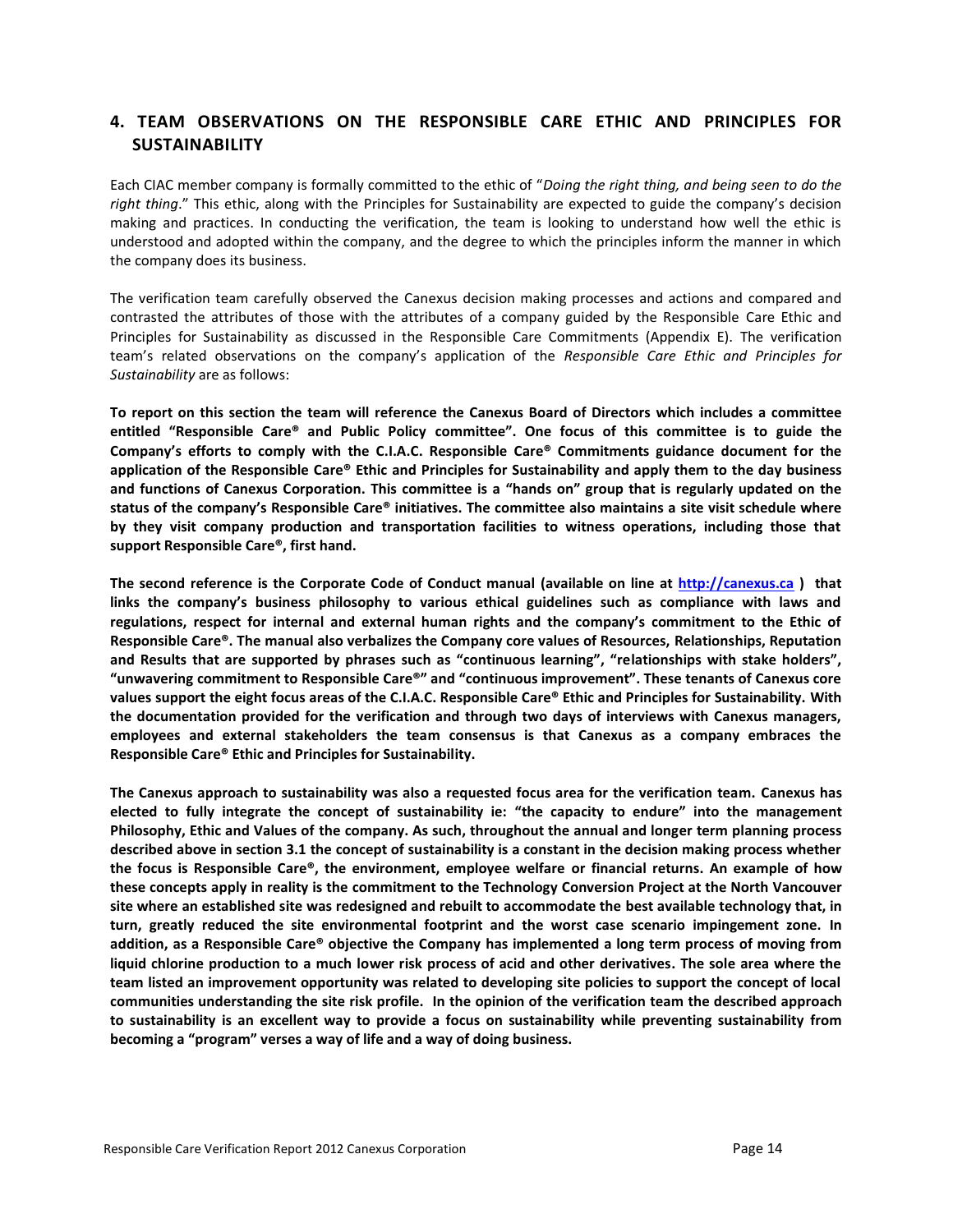### **5. VERIFICATION TEAM CONCLUSION**

**As a result of the examination conducted, and in consideration of the observations communicated within this report, the verification team is of the opinion that the Responsible Care Ethic and Principles for Sustainability are guiding company decisions and actions, and that a self-healing management system is in place to drive continual improvement. The team believes that the company is capable of responding to the improvement opportunities identified during the verification, as summarized in the Executive Summary, and discussed in detail in the report. The verification is complete and no further involvement is required by the verification team.**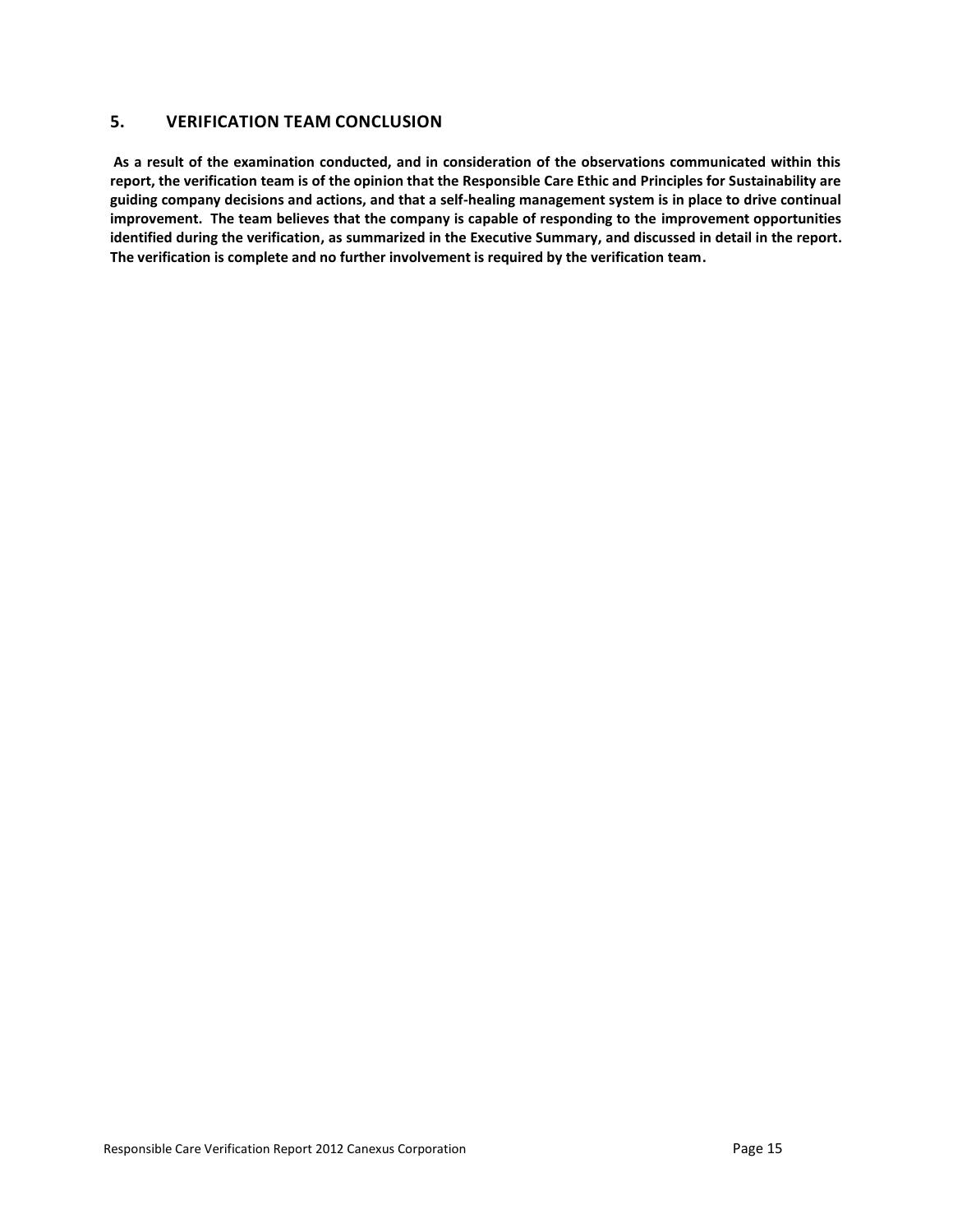## **ATTACHMENT 1**

#### <span id="page-15-0"></span>**COMPANY RESPONSE TO VERIFICATION TEAM REPORT**

On behalf of Canexus I have reviewed this verification report. The observations and conclusions contained in the report have been discussed with the verification team.

Canexus wishes to extend our thanks to the verification team for their hard work and for working with us on our vision of bringing the Canexus Responsible Care® system, codes and elements to them. We have found the newly streamlined process value added and appreciate the observations and suggestions made by the team to assist us in further improving our processes.

Canexus will communicate the results of the verification exercise with its CIAC peers at their next meeting, and will discuss the verification results with our stakeholders, including those representing communities near our operating sites.

We will give consideration to the Improvement Opportunities identified by the verification team and will assist the CIAC in communicating and sharing the identified Successful Practices to other CIAC members. Our progress in implementing those plans will be discussed when preparing our Annual Statement of Re-Commitment to Responsible Care, and communicated to the verification team at the time of our next verification.

Jennifer Lewis Manager Responsible Care and Quality Canexus Corporation April 23, 2012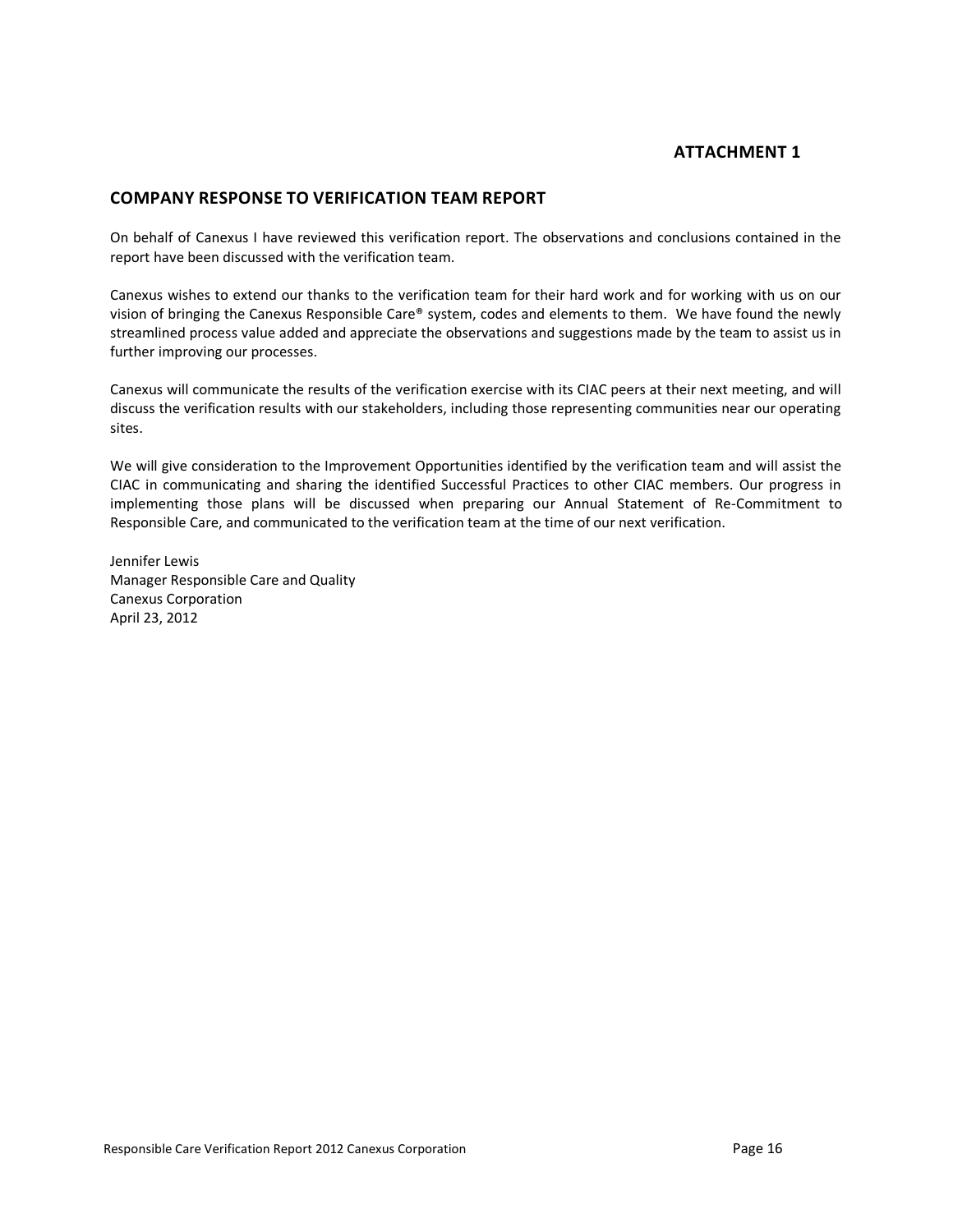## <span id="page-16-0"></span>**INTERVIEW LISTS**

## <span id="page-16-1"></span>**A: Company Personnel Contacted During Verification Process**

| <b>Position</b><br><b>Name</b>                            |                                                             | Location                 |
|-----------------------------------------------------------|-------------------------------------------------------------|--------------------------|
| ANDY LACARA                                               | SENIOR VICE PRESIDENT OF OPERATIONS                         | CALGARY                  |
| STEPHANIE FELESKY                                         | CHAIR OF THE CANEXUS RESPONSIBLE CARE AND<br><b>CALGARY</b> |                          |
|                                                           | PUBLIC POLICY SUBCOMMITTEE                                  |                          |
| <b>JENNIFER LEWIS</b>                                     | MANAGER, RESPONSIBLE CARE & QUALITY                         | CALGARY                  |
| <b>DEAN NORMAN</b>                                        | DIRECTOR, ENGINEERING & TECHNOLOGY                          | <b>CALGARY</b>           |
| ED GARAY                                                  | MANAGER, PROCESS ENGINEERING & SAFETY                       | CALGARY                  |
| <b>BRYAN RITCHEY</b>                                      | MANAGER, MAJOR CAPITAL PROJECTS                             | CALGARY                  |
| <b>ROBERT BOWEN</b>                                       | MANAGER, AUTOMATION CONTROL AND<br><b>VANCOUVER</b>         |                          |
|                                                           | <b>ELECTRICAL</b>                                           |                          |
| <b>DAYNA FITZ</b>                                         | MANAGER, TRANSPORTATION EQUIPMENT &                         | VANCOUVER                |
|                                                           | <b>RESPONSIBLE CARE</b>                                     |                          |
| <b>MARTY COVE</b>                                         | MANAGER, LOGISTICS                                          | VANCOUVER                |
| <b>GINA JACKSON</b>                                       | SENIOR TRANSPORTATION SPECIALIST                            | VANCOUVER                |
| <b>BILL TURNER</b>                                        | <b>PLANT MANAGER</b>                                        | <b>BRANDON</b>           |
| RICK ZETERICK                                             | PRODUCTION SUPERINTENDENT                                   | <b>BRANDON</b>           |
| MIKE BURGOYNE                                             | SENIOR PROCESS ENGINEER                                     | <b>BRANDON</b>           |
| <b>COLIN WELCH</b>                                        | ENVIRONMENTAL COORDINATOR                                   | <b>BRANDON</b>           |
| <b>DOUG PARKER</b>                                        | SAFETY AND SECURITY COORDINATOR                             | <b>BRANDON</b>           |
| <b>MARK WETICK</b>                                        | STAFF ENGINEER- PROJECTS                                    | <b>BRANDON</b>           |
| <b>MURRAY BROWN</b>                                       | PLANT CHEMIST AND QUALITY COORDINATOR                       | <b>BRANDON</b>           |
| <b>GREG KAUERHOFEN</b>                                    | <b>JHSC MEMBER</b>                                          | <b>BRANDON</b>           |
| MIKE CALLAHAN                                             | <b>JHSC MEMBER</b>                                          | <b>BRANDON</b>           |
| <b>KELLY COLE</b>                                         | <b>JHSC MEMBER</b>                                          | <b>BRANDON</b>           |
| JEFF DEAN                                                 | <b>JHSC MEMBER</b>                                          | <b>BRANDON</b>           |
| <b>DARCY WILTON</b>                                       | <b>JHSC MEMBER</b>                                          | <b>BRANDON</b>           |
| <b>RICK DENTON</b>                                        | <b>PLANT MANAGER</b>                                        | <b>NORTH VANCOUVER</b>   |
| STEVE O'NEIL                                              | RESPONSIBLE CARE MANAGER                                    | <b>NORTH VANCOUVER</b>   |
| <b>NANCY VAN ALLEN</b>                                    | TECHNICAL SERVICE MANAGER                                   | <b>NORTH VANCOUVER</b>   |
| PHIL LUM                                                  | <b>RESPONSIBLE CARE &amp; ENVIRONMENTAL</b>                 | <b>NORTH VANCOUVER</b>   |
|                                                           | <b>COORDINATOR</b>                                          |                          |
| <b>JOHN KIRICHENKO</b>                                    | NATO TERMINAL MANAGER                                       | <b>BRUDERHEIM</b>        |
| <b>BARRY EASTWOOD</b>                                     | SAFETY AND ENVIRONMENTAL CORDINATOR                         | <b>BRUDERHEIM (NATO)</b> |
| <b>SYLVAIN PAGE</b>                                       | <b>PLANT MANAGER</b><br><b>BEAUHARNOIS</b>                  |                          |
| <b>BRUCE MANZER</b>                                       | RESPONSIBLE CARE STAFF ADVISOR                              | <b>BEAUHARNOIS</b>       |
| SUNDAR KRISHNAN                                           | TECHNICAL SERVICE MANAGER<br><b>BEAUHARNOIS</b>             |                          |
| <b>ANNIE HINCE</b>                                        | PROCESS, QUALITY AND ENVIRONMENTAL<br><b>BEAUHARNOIS</b>    |                          |
|                                                           | <b>ENGINEER</b>                                             |                          |
| DALE BOSSONS                                              | <b>PLANT MANAGER</b><br><b>NANAIMO</b>                      |                          |
| <b>DAVE MCNULTY</b><br>SAFETY AND MAINTENANCE COORDINATOR |                                                             | <b>NANAIMO</b>           |